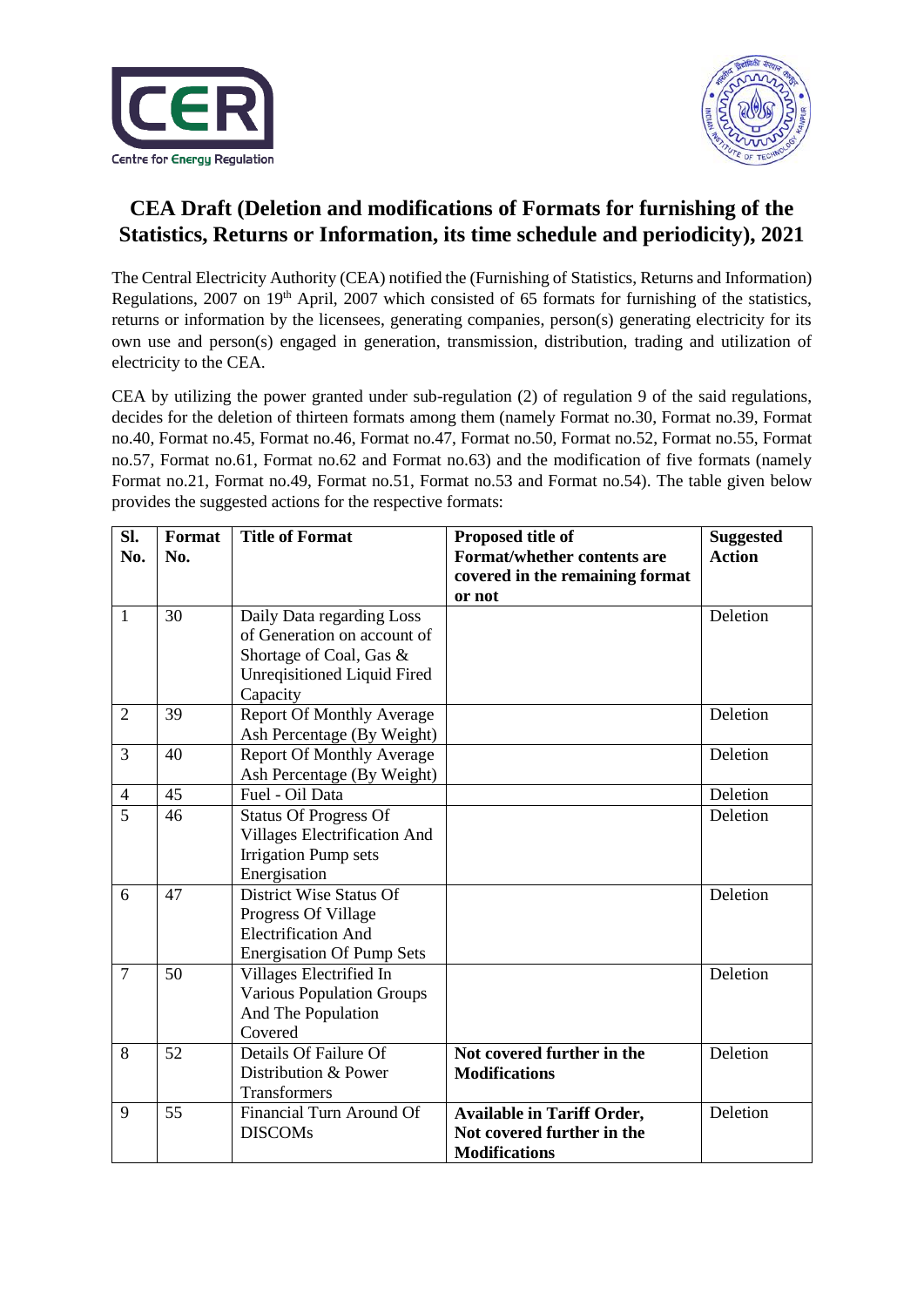



| 10 | 57    | Fuel Data Of Fossil Fuel<br><b>Based Thermal Power</b><br><b>Stations</b>                                                                                   | Not covered further in the<br><b>Modifications</b>                                                                                                 | Deletion     |
|----|-------|-------------------------------------------------------------------------------------------------------------------------------------------------------------|----------------------------------------------------------------------------------------------------------------------------------------------------|--------------|
| 11 | 61    | Monthly Peak Hours<br>Generation Data By<br>Coal/Lignite Based Or<br><b>Combined Cycle Gas</b><br>Turbine (CCGT) Power<br><b>Stations</b>                   | Not covered further in the<br><b>Modifications</b>                                                                                                 | Deletion     |
| 12 | 62    | <b>Generating Company Data</b><br>For Financial Study                                                                                                       | <b>Available in Tariff Order,</b><br>Not covered further in the<br><b>Modifications</b>                                                            | Deletion     |
| 13 | 63    | <b>Transmission Company</b><br>Data For Financial Study                                                                                                     | <b>Available in Tariff Order,</b><br>Not covered further in the<br><b>Modifications</b>                                                            | Deletion     |
| 14 | 21    | Annual Data Of HV/EHV<br><b>Industry Having Electricity</b><br>Demand Of 1 Mw Or Above                                                                      | Annual Data Of Captive Power<br>Plants (CPP) (Applicable To The<br><b>Entities Having Electricity</b><br>Demand/CPP Capacity Of 0.5<br>MW & Above) | Modification |
| 15 | 49    | District-Wise Monthly<br>Progress Of Energisation Of<br><b>Irrigation Pump sets</b>                                                                         | Irrigation Pump sets Energization<br>$-$ Progress                                                                                                  | Modification |
| 16 | 51(1) | Metering Status For The<br>Month System Metering 11<br><b>KV</b> Feeder Metering<br><b>Distribution Transformer</b><br><b>Metering Consumer</b><br>Metering | Metering Status Of Feeders (w.r.t<br>PSS And Area Wise) In<br>Distribution System                                                                  | Modification |
| 17 | 51(2) | Metering Status For The<br>Month System Metering 11<br><b>KV</b> Feeder Metering<br><b>Distribution Transformer</b><br><b>Metering Consumer</b><br>Metering | Metering Status Of Distribution<br>Transformers (w.r.t PSS And<br>Feeders, Area Wise) In<br>Distribution System                                    | Modification |
| 18 | 51(3) | Metering Status For The<br>Month System Metering 11<br><b>KV</b> Feeder Metering<br><b>Distribution Transformer</b><br><b>Metering Consumer</b><br>Metering | Metering Status Of Consumers<br>(PSS Wise And Area Wise-<br>Urban/Rural) Of The Circle In<br>Distribution System                                   | Modification |
| 19 | 53    | Reliability Index At<br><b>Customer Level For The</b><br>Month                                                                                              | Reliability Indices (SAFI, SAIDI,<br>CAIDI & MAIFI Etc.) -Consumer<br>Affected/Interrupted Basis On The<br>Feeder                                  | Modification |
| 20 | 54    | Reliability Indices (11 KV<br>Feeders) For The Month                                                                                                        | Reliability Indices (SAFI, SAIDI,<br>CAIDI & MAIFI Etc.) For<br>Urban/Rural Areas -Load<br>Affected/Interrupted Basis On The<br>Feeder             | Modification |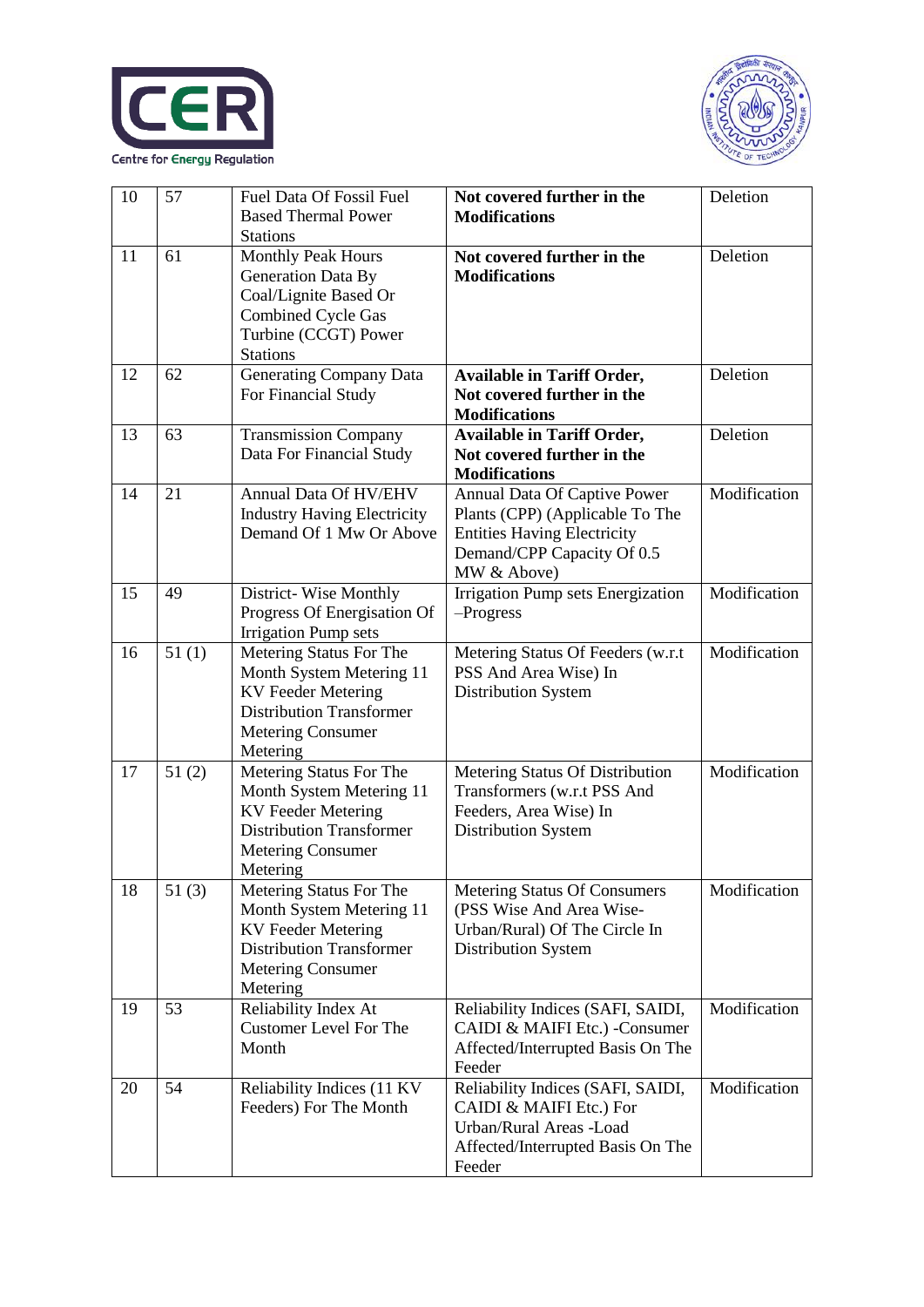



The original Regulation can be accessed **[here](https://cer.iitk.ac.in/odf_assets/upload_files/CEA_Furnishing_of_Statistics_Returns_Information_Regulations_2007.pdf)** The proposed format can be accessed **[here](https://cer.iitk.ac.in/odf_assets/Final_Document_for_upload_on_CEA_website.pdf)**

# **CER Opinion**

#### **Need for Data – Tool for effective policy and regulatory design:**

It is important to highlight that availability of information is very crucial to design effective policy and regulatory framework and also enable various stakeholders including researchers to evaluate the impact of various measures and suggest improvement thereof. It is suggested to retain most of the formats proposed to be deleted. Given change in the sector, additional formats are identified for inclusion as well.

Absence of data would create significant information asymmetry. While the cost of providing such data is not significant to the sector participants, its value to the sector is extremely high. **CEA should reconsider the proposal to drop various data formats and take necessary steps to make data being collected through various formats to be made available through its website.**

**Deletion of Format No. 30 (Daily data regarding loss of generation on account of shortage of coal, gas and un-requisitioned liquid fired capacity):** The information provided through format No. 30 has a significant role in the decision-making by the generators, and by the suppliers  $\&$  buyers of the electricity. This may also have significant influence on the market discovery of electricity prices. It is suggested that this data format should definitely be retained to ensure that there is proper flow of information to sector stakeholders and market participants.

**Deletion of Format No. 39 and 40 (Report of Monthly Average Ash percentage & Report of Quarterly/Annual Average Ash percentage (by weight) in coal received respectively):** Power sector and environmental regulators, policymakers as well as researchers need data pertaining to format No. 39 and 40 to understand the impact of ash content in coal and design measures to address its adverse impact. Furthermore, information on ash utilisation should be provided in details to improve understanding of response of potential users of Ash to various support measures. So, it is suggested to retain both the formats.

#### **Removal of Format No. 45 (Fuel-Oil Data):** The format for fuel-oil data could be simplified by excluding the details related to source of supply, mode of transportation etc. However, relevant information with relation to the monthly consumption of different types of fuel oil, their calorific value and average cost of fuel should be retained.

**Modification in Format No. 49 (District-wise Monthly Progress of Energisation of Irrigation Pump sets):**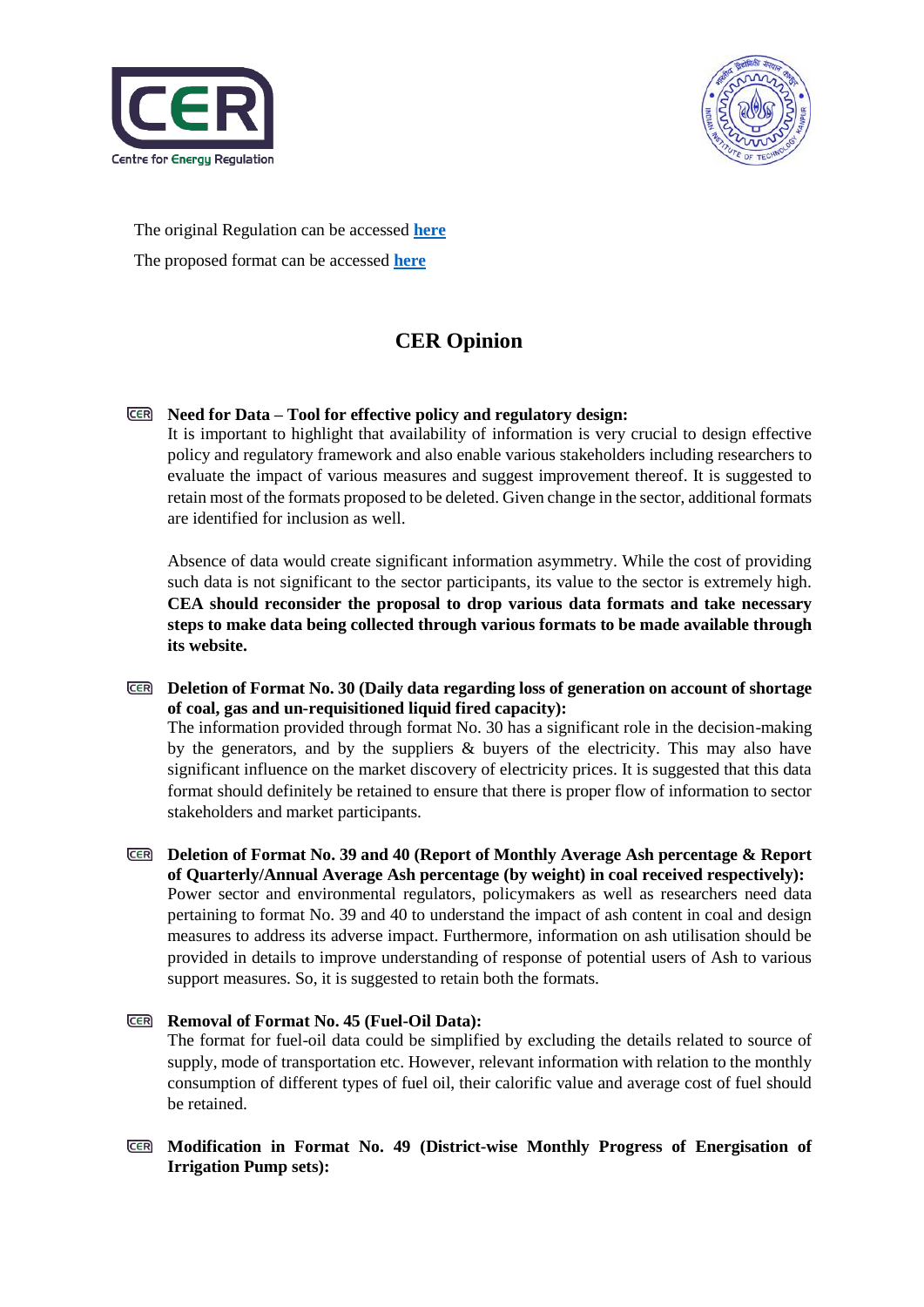



It is suggested that the modification should be made in such a way that it could provide separate details of pump-sets energised based on the solar photovoltaics (PV) by including details about capacity of PV based pumps and PV capacity (including storage, if any) available to support them.

Given that the number of off-grid based electrification projects have been deployed across rural as well as remote areas based Distributed Energy Resources (DER), information about such projects and their performance should be included in format No. 49.

- Number of DER projects
- Technology (PV, Wind, SHP, hybrid with segregation etc) and their capacity including storage, if any
- Total energy supply capacity (annual)
- Number of consumers electrified and total connected load and total energy supplied to consumers (across domestic, IP, commercial load etc)
- Above information should be separately available for public as well as private projects including those setup by NGOs, local bodies etc.

#### **Deletion of Format No. 50 (Villages electrified in various population groups and the population covered):**

The format no. 50, which currently pertains to the village electrification, may not often provide reliable information as the distribution companies could not have reliable data related to the number of persons residing in the village. However, given the importance of the rural electrification and their impact on the life and livelihood of the people, it is suggested that the data with reference to the following classification may be obtained across electrified villages across number of lifeline consumers, domestic consumers and other consumers. It should also have separate information for new electrified villages, new consumers and load sanctioned. Separate information regarding on-grid and off-grid based electrified villages should also be provided including those by public as well as private projects including those setup by NGOs, local bodies etc.

### **Deletion of Format No. 52 (Details of Failure of Distribution & Power Transformers):**

The Format no. 52 provides information on key performance indicators of the distribution licensee and hence this should be retained. This data is extremely important for the Electricity Regulatory Commissions (ERCs) to develop appropriate efficiency benchmark as well as to the policy makers to help design and target programs for improvement of distribution network and its maintenance.

- **Deletion of Format No. 55 (Financial Turn Around of Power Distribution Companies):** The format no. 55 provides crucial information regarding the financial turnaround of DISCOMs. However, this format needs to be modified and expanded to take care of the alternate definitions and detailing of the various sub-components adopted and reported across the distribution companies and regulated by the respective Electricity Regulatory Commissions.
- **Deletion of Format No. 57 (Fuel Data of Fossil Fuel Based Thermal Power Stations):** It is suggested to retain format no. 57 as this will provide information regarding impact on environment as well as role and impact of FGD investment. Moreover, it will also be able to highlight the societal benefits because of the various pollution control measures and